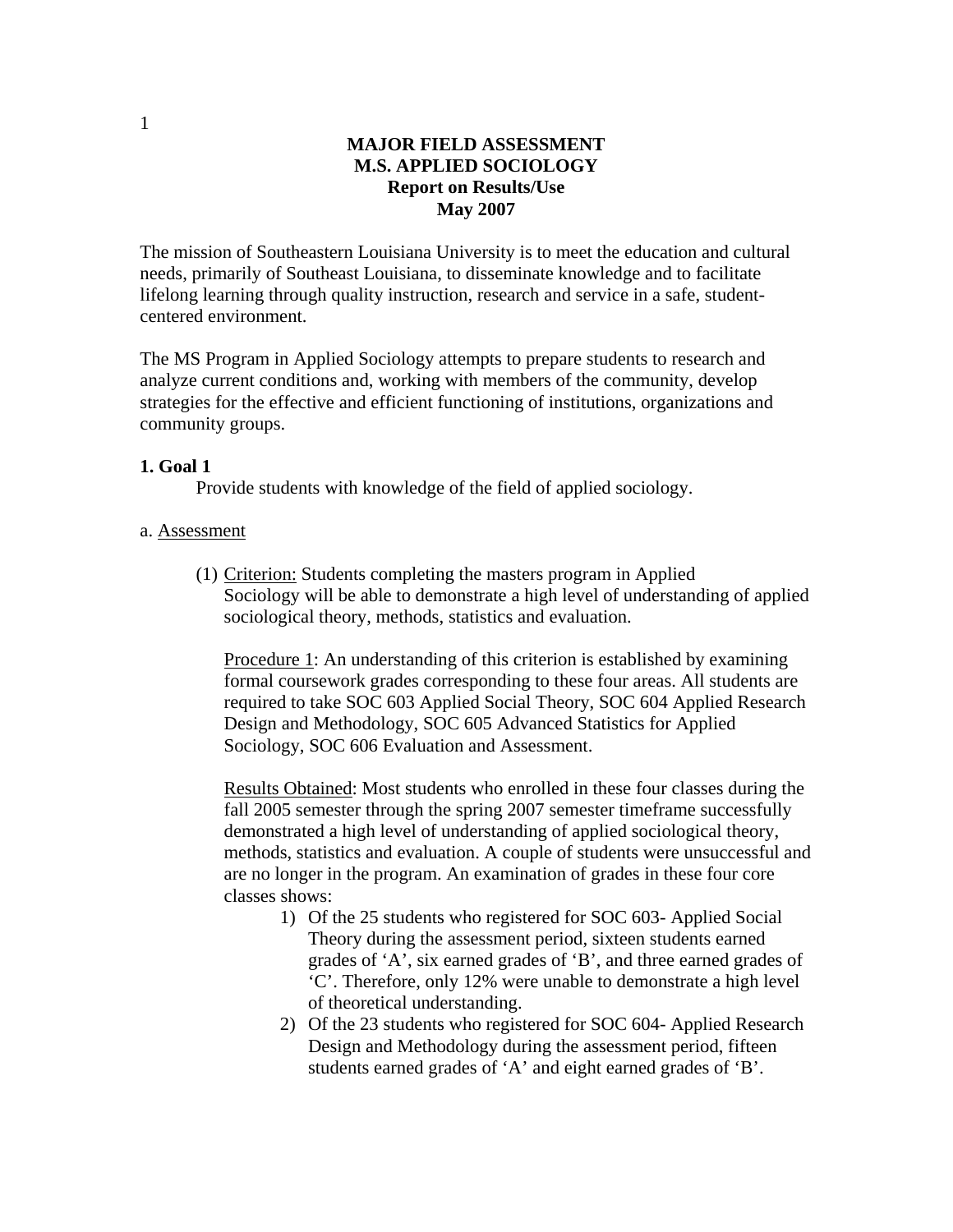Therefore, all students were able to demonstrate a high level of methodological understanding.

- 3) Of the 23 students who registered for SOC 605- Advanced Statistics for Applied Sociology during the assessment period, nine students earned grades of 'A', ten earned grades of 'B', two earned grades of 'C', and two earned grades of 'F'. Therefore, only 17% were unable to demonstrate a high level of statistical understanding.
- 4) Of the 12 students who registered for SOC 606- Evaluation and Assessment during the assessment period, seven students earned grades of 'A' and five earned grades of 'B'. Therefore, all students were able to demonstrate a high level of program/institution evaluation understanding.

Procedure 2: Students' sociological knowledge is measured by faculty committee evaluations of students' performance on their Internship / Thesis Proposal Defense and their Internship / Thesis Defense-Oral Exams.

Results Obtained: During the assessment period ten students graduated with a MS Degree in Applied Sociology, two wrote internship reports while eight wrote theses. These ten students displayed an acceptable ability to apply their sociological knowledge to the development of programs and research activities as determined by faculty committee evaluations of their performance during their Internship/Thesis Proposal Defense and their Internship/Thesis Defense-Oral Exams.

(2) Criterion: A student graduating with the M.S. in Applied Sociology will have a GPA no lower than 3.0.

Procedure: An understanding of this criterion is established by examining GPAs of students who have successfully completed the M.S. in Applied Sociology degree during the assessment period.

Results Obtained: The ten students who successfully earned a M.S. degree in Applied Sociology during the assessment period displayed a high level of academic performance as measured by their GPA. Two students finished with a perfect 4.0 while seven others earned GPA's between 3.6 and 3.9. Another student finished with a 3.081 GPA, which was the lowest GPA earned. All earned GPAs above the target GPA of 3.0 and displayed ability to process important sociological information and successfully apply it to their respective internship research projects or thesis research projects.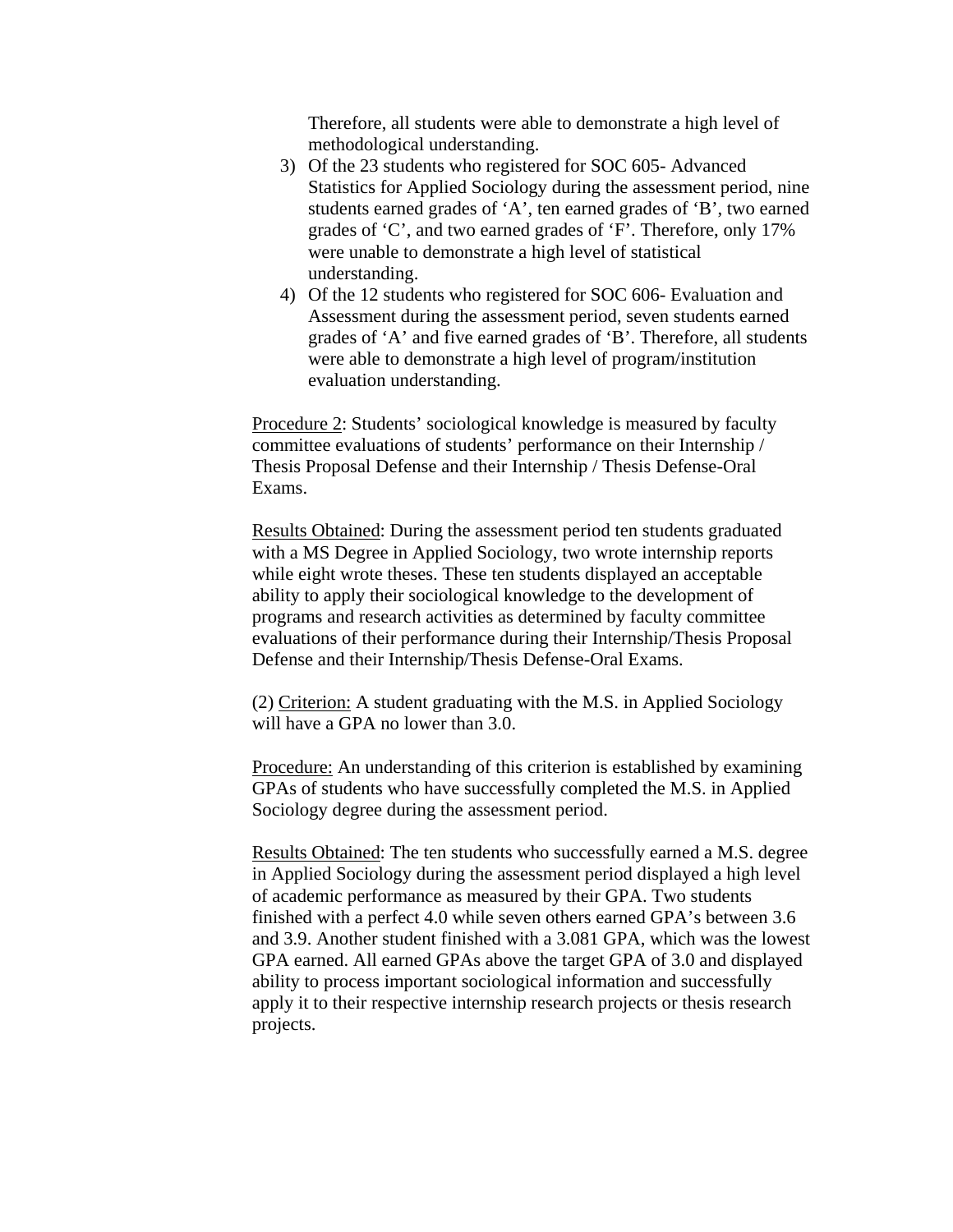## **2. Goal 2**

To provide students with the skills needed for work in middle to upper management of public agencies or similar organizations or for further graduate study at this or other universities.

(1) Criterion: Students graduating with the M.S. in Applied Sociology will complete a field internship or applied research thesis project in which they will master applied sociological skills.

Procedure: An understanding of this criterion is established by examining successful completion of field internship or applied research thesis projects the M.S. in Applied Sociology program during the assessment period.

Results Obtained: During the assessment period, two students have successfully completed field internship projects, defended their work and been awarded a M.S. degree in Applied Sociology. Field internships require 200 hours of practical work within public or private agencies and entail access to middle or upper management in order to facilitate a research / practical project to further the ability of the agency to provide its services to the public. Both students received the praise and thanks of the agency supervisors. Eight students conducted thesis research and successfully defended their work to the satisfaction of all committee members. Thesis work requires a serious commitment to a research agenda and that the student researcher obtains the requisite theoretical, methodological and analytical skills to complete the research. Additionally, thesis work requires strong organizational skills and the ability to work with three committee members.

# **3. Goal 3**

To provide students with a cultural and global sociological perspective.

(1) Criterion: Students completing the masters program in Applied Sociology will gain an awareness of an applied sociologist's role in a multicultural environment through an internship in an agency that serves the public or through a research project with a multicultural or global perspective and submit and successfully defend a written internship report or thesis to the graduate faculty.

Procedure: An understanding of this criterion is established by examining successful completion of field internship or applied research thesis projects the M.S. in Applied Sociology program during the assessment period.

Results Obtained: During the assessment period, two students successfully completed field internship projects, defended their work and been awarded a M.S. degree in Applied Sociology. Both students examined the provision of services to members of local communities by class, gender and race. One